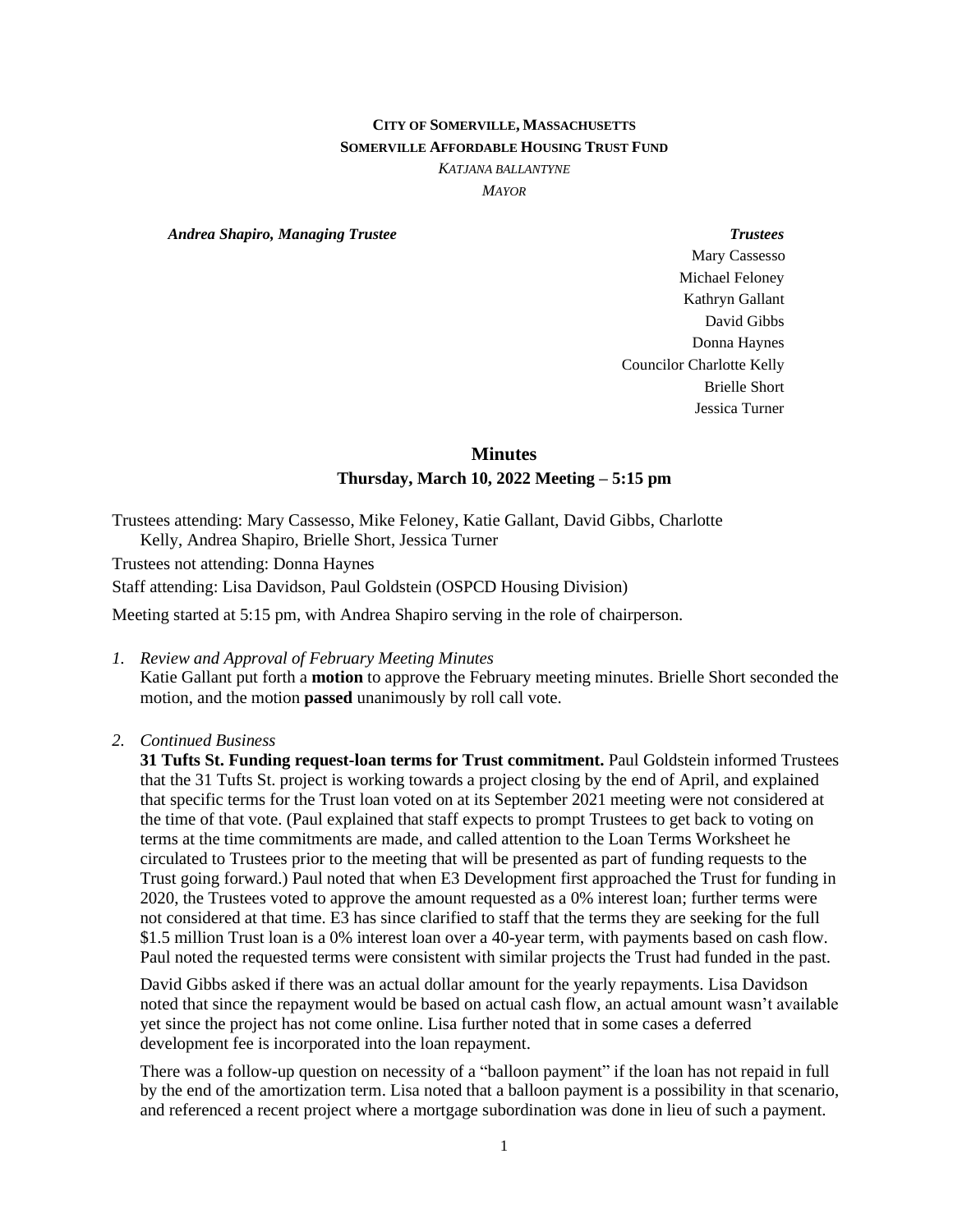Katie put forth a **motion** to accept the loan terms proposed by E3: a 0% interest loan with a term of 40 years with a cash flow payback. David seconded the motion and the motion **passed** unanimously by roll call vote.

**Strategic Visioning-final draft RFPQ and timeline for consultant procurement.** Paul called Trustees' attention to the final draft consultant solicitation document for the Trust's Strategic Visioning process included with materials sent to Trustees ahead of the March meeting. The solicitation document will be issued to a list of potential consultants in the next several days, with proposals received to be considered at the April meeting if possible.

Staff expects that a recommendation on consultant selection can be discussed and voted on at either the April or May Trust meeting. The hope is that the selected consultant will be able to begin work in June or July at the latest. Mary Cassesso asked that Paul share the list of potential consultants with Trustees, and Andrea Shapiro asked that Trustees reach out to Paul to share any other consultants who they feel should be considered.

**Clarendon Hill CPA bonding request.** Paul summarized the memo he circulated to Trustees prior to the meeting which provided an update on the Clarendon Hill redevelopment, and outlined the process followed when the Trust recommended issuance of a CPA-funded bond to finance 100 Homes property acquisitions in 2018. The memo recommended the Trust proceed in the same manner for the Clarendon Hill redevelopment, as the project is now moving toward a financial closing and construction start in or around summer 2022. With that timeline in mind, staff recommended that the Trust vote on a motion to request that the Community Preservation Committee (CPC) authorize up to \$4 million of CPA bonding in support of the project, which would then be voted on by the City Council, contingent on CPC approval.

Mike Feloney offered some further context, as some Trustees were not on the board when bonding for the project was first discussed. The Clarendon Hill development team gave multiple presentations to the Trust prior to an initial vote for bonding for both Clarendon Hill and 100 Homes in 2017. The Clarendon Hill project team has since worked to overcome several issues and challenges encountered since that time. Trust staff have touched base with the CPC program manager regarding the anticipated timeline for having the bonding authorized in time to secure City Council approval by June if possible.

Katie Gallant and Jess Turner, in light of their respective roles as an employee of the Somerville Housing Authority and president of the Clarendon Hill Tenant's Union, noted that they would be recusing themselves from voting on any motion involving the Clarendon Hill redevelopment. Mike put forward a **motion** that the Trust vote recommending that the CPC authorize bonding for \$4 million in support of the Clarendon Hill redevelopment. Mary seconded the motion, and the motion **passed** by roll call vote with 6 yes votes and 2 recusals.

*David Gibbs left the meeting at 5:41 PM* 

#### *3. New Business*

**Financial report(s) review: CPA account and non-CPA account (January, 2022).** Paul noted there was little activity to share on the January financial reports. He mentioned that he and Jess Turner had met in had her role as newly elected Treasurer and walked through the process of how the monthly financial reports are prepared. Trustees noted that the commitment for funding acquisition of the 7-9 Summer Street project had not been included on the January reports. Paul explained that commitment would be reflected on the February reports, which is when the Trust approved the funding request. Trustees requested that all new commitments be presented on the financial reports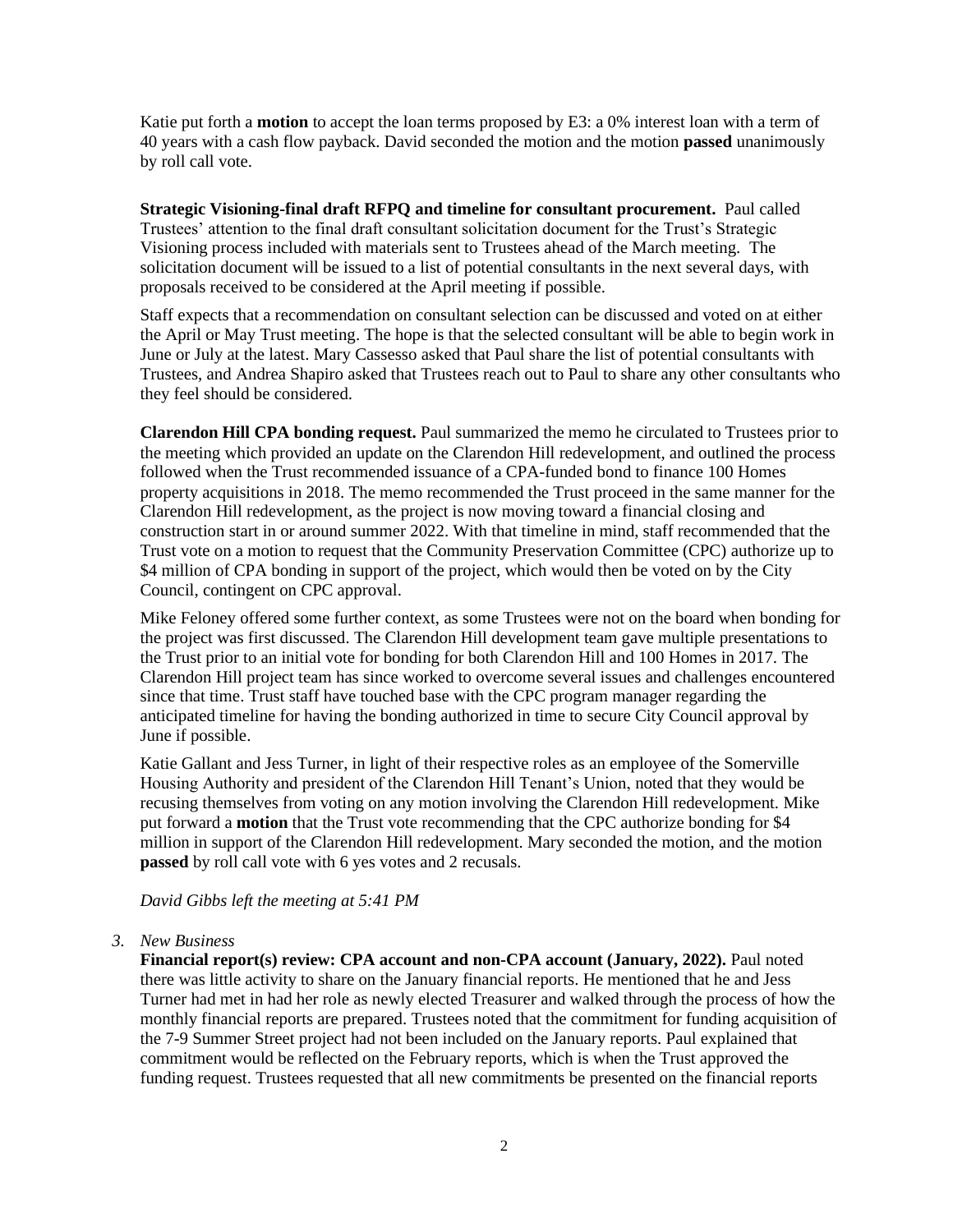going forward, to ensure that Trustees had current "total commitments" information as the basis for funding decisions that may be considered at a given meeting.

Trustees also requested that Paul follow up as warranted regarding the annual transfer of CPA funds dedicated to affordable housing from the CPC to the Trust. Mary made a **motion** to accept the January financial reports. The motion was seconded by Charlotte Kelly, and was **passed** unanimously by roll call vote.

### *4. Communications*

**Project update: Mystic Waterworks Phase II.** Paul provided an update on the second phase of the Mystic Waterworks development. At a meeting with the Somerville Housing Authority and its consultant Russell Tanner, staff was informed that the project is currently slated to receive City HOME funds. HOME funds were identified as a funding source for the project through collaborative efforts from Housing Division staff and the Waterworks project team. As a result, the project will not be seeking an additional funding commitment from the Trust at this time. The Trust had previously been prepared to commit approximately \$1.7 million to the project, contingent on other City funding sources being explored.

Trustees asked if potential cost escalations, such as increased construction costs, are likely to create a need for SHA to approach the Trust for additional funding. Staff expressed cautious optimism that this would not be necessary, but acknowledged that if a situation arose which resulted in a funding gap for the project, the Trust could be an option. Mike noted that the 31 Tufts St. project had found itself in such a scenario, and that the Trust was asked to increase its funding due to a funding gap created by escalating costs. (Mike further noted that there are already indications that E3 Development may need to approach the Trust for additional funding at the April meeting for this reason.)

**Open Meeting Law Memorandum.** Paul referred to a memo he distributed relating to Open Meeting Law, in response to questions Trustees had posed at their February meeting on public attendance during Trust deliberations. Paul further noted that he would provide information on the Open Meeting Law training session being conducted by OSPCD and the City's Law Department sometime next month as it becomes available.

Two Trustees expressed discomfort with members of the public attending meetings and having the ability to use the "chat" feature of the Zoom webinar to voice their opinions, that in some cases comments in the chat feature could be intimidating, and potentially lead to a vote or votes being swayed. Mike shared his perspective in that of OSPCD's Executive Director that there needs to be a mechanism through which the public has an opportunity to offer public comment. One example cited was the CPC, which includes as a standing agenda item a time for public comment. Trustees noted they look forward to receiving further clarification on Open Meeting Law as it pertains to Trust meetings at the upcoming training session.

#### *5. Announcements*

Paul noted he would be working to put together draft Request for Proposals (RFP) for housing programs to be funded by CPA Trust funds based on the parameters Trustees were in favor of at the January meeting, and hopes to have the RFP's issued prior to the start of the new fiscal year in July. Paul reminded Trustees that the Housing Needs Assessment is scheduled to be presented to the City Council at this evening's Council meeting.

#### 6. *Adjournment*

The meeting was adjourned at 6:13 PM.